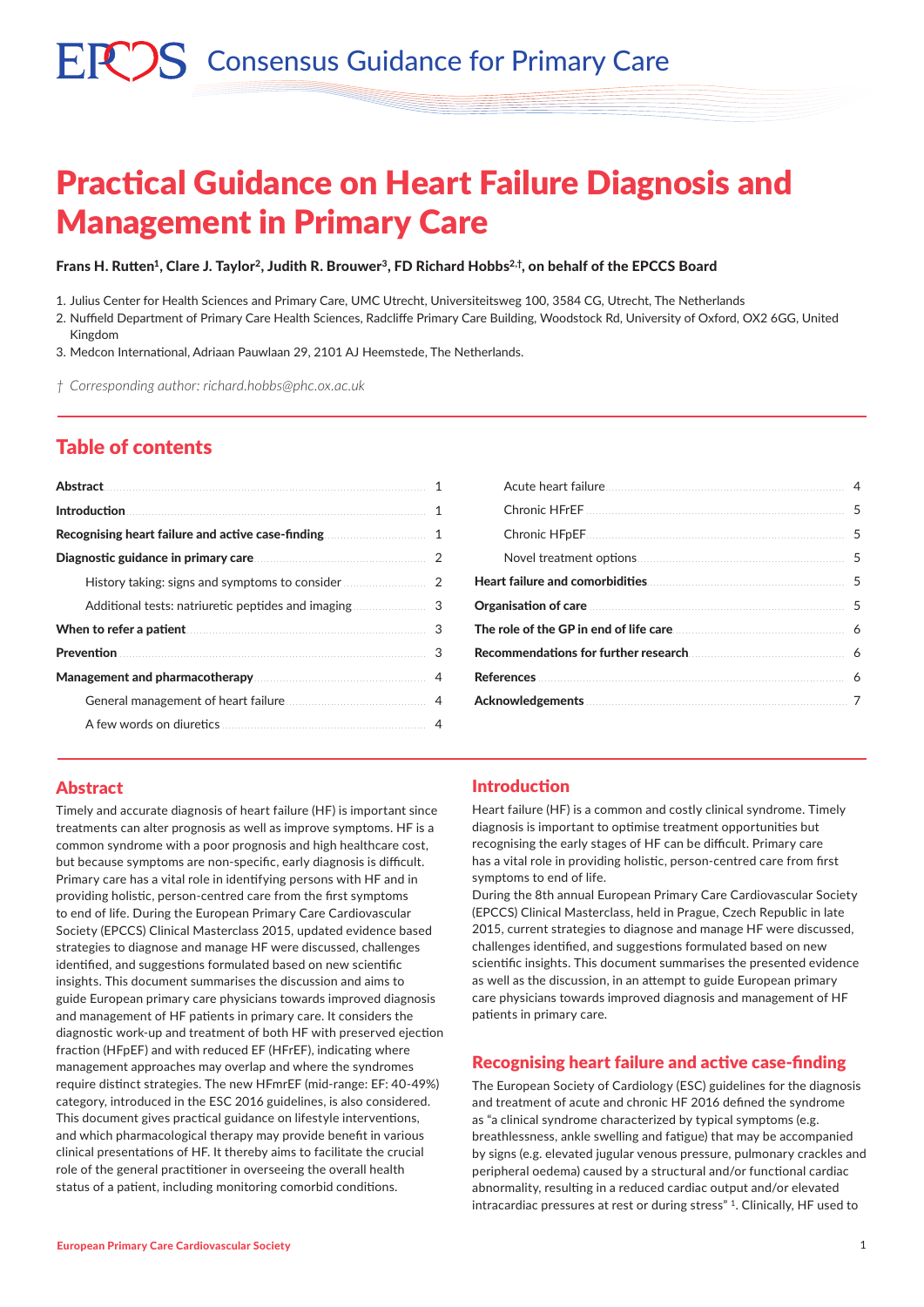

be classified according to ejection fraction - HF with reduced ejection fraction (HFrEF: a left ventricular ejection fraction (LVEF) <40-45%) and HF with preserved ejection fraction (HFpEF: LVEF >45-50%) 2.

The recently updated ESC HF Guidelines 2016<sup>1</sup> have slightly amended the classifications, into: HFrEF where LVEF is below 40% and where treatments are well defined; a new HFmrEF (mid-range EF) where LVEF is from 40-49% plus either evidence of heart structural changes (such as left ventricular hypertrophy) or diastolic dysfunction (complicated echo criteria in the guideline) and treatments are less clearly evidence based; and HFpEF where LVEF is at or above 50% plus evidence of cardiac structural changes or diastolic dysfunction and treatments have not been shown clearly to be prognostically effective.

The definition of HF as stated in the 2016 guidelines restricts itself to stages at which clinical symptoms are apparent. As indicated, the diagnosis is determined by the presence of symptoms and/or signs of HF plus objective evidence of a structural or functional abnormality of the heart at rest 1. Symptoms suggestive of HF include breathlessness, ankle swelling and fatigue. Signs are mostly related to fluid overload and include elevated jugular venous pressure, pulmonary crackles, and ankle oedema as well as displaced or broadened/sustained apex beat 2.

Early diagnosis of HF is difficult because symptoms are non-specific. Patients may be identified by presenting to medical care and undergoing further investigation based on their signs and symptoms, or via a more active case-finding approach where those at highest risk are screened for the condition. The latter approach can identify a large number of patients who may otherwise remain undiagnosed 3. This includes both individuals with HF symptoms but without a diagnostic label, and a larger group of people with asymptomatic ventricular dysfunction 3.

High-risk groups that may be suitable for case-finding include those with chronic obstructive pulmonary disease (COPD) or with type 2 diabetes, especially if of older age <sup>4</sup>. When these patients present to primary care, symptoms that could suggest HF may not be recognised as such, neither by the patients themselves, nor by their doctors. Symptoms may be interpreted as 'part of the ageing process', and not induce a doctor's visit. Moreover, atypical presentation or presentation with comorbidities can complicate identification of HF. For instance, in a patient diagnosed with COPD, it may be unclear whether progression of shortness of breath is due to COPD or HF.

A study performed by the Dutch Heart Failure Organisation (UHFO) examining the optimal HF diagnostic strategy in primary care showed that of 721 patients, with a mean age of 71 years old, suspected of having non-acute onset HF, only 207 (28.7%) had the condition. HFrEF and HFpEF were diagnosed in equal numbers <sup>5</sup>. In a study aimed at case-finding in older patients (>60 years old) not suspected of having HF but at risk due to type 2 diabetes, a similar percentage was found with 31% being diagnosed with HF, the majority - 83% - of which was HFpEF, and only 17% HFrEF<sup>6</sup>. Thus, case-finding strategies yield a higher proportion of patients with HFpEF in some high-risk groups, which is an issue important when it comes to treatment (see below).

A recent study confirmed that diagnosis of HF is difficult in primary care, especially without access to echocardiography. An expert panel evaluated 683 GP's diagnoses of HF, by verifying whether these diagnoses were in line with recommendations in the 2012 ESC HF guidelines <sup>7</sup>. Over one third of HF diagnoses made in primary care could not be confirmed by the expert panel, based on the ESC

Guidelines. More specifically, 118 patients (17.3%) had no HF, 131 patients had possible HF (19.2%) and 434 patients had definite HF (63.5%) 7.

## Diagnostic guidance in primary care

To diagnose HF, it is important to appreciate that in both HFrEF and HFpEF, the heart fails to pump adequately. As a consequence, signs or symptoms are similar in both types of patients, and so is the diagnostic work-up. Symptoms and signs may be divided in three major aspects; fluid overload (backward failure), compensation or adaptation, and lastly, reduced oxygen delivery to metabolising tissues (forward failure) which may be hard to recognise as a symptom, e.g. mild cognitive impairment, muscle fatigue, delayed recovery after exercise.

#### History taking: signs and symptoms to consider

The most common and important symptoms that should raise the suspicion of HF include breathlessness, orthopnoea, paroxysmal nocturnal dyspnoea, reduced exercise tolerance, fatigue/tiredness/ increased time to recover after exercise, and ankle swelling. Since many symptoms are related to fluid overload, they may not be present when patients receive treatment for other conditions e.g. diuretics for hypertension. Signs may also be due to fluid overload; pulmonary crackles, ankle oedema, and elevated jugular venous pressure. A gallop rhythm is very specific for HF but uncommon in the primary care setting. Adaptation may be reflected by a laterally displaced apex impulse in the decubital position, a broadened or sustained apex beat in left lateral decubital position, or increased heart rate (tachycardia) 2. Any clear symptom of forward failure may be lacking. Also, important possible causes (or consequences) of HF may be found on examination, e.g. cardiac murmur. It should be noted that, especially in early HF, symptoms may be transient rather than present all the time. Other important aspects in the patient's history include the presence of ischaemic heart disease, particularly prior myocardial infarction, and also type 2 diabetes and hypertension.

A less typical symptom, but one that deserves attention, is wheezing. Up to 35% of elderly patients with acute HF wheezed at initial presentation<sup>8</sup>. Wheezing can also be present in the more common non-acute HF presentation in primary care. Wheezing may be caused by fluid in the lungs that causes compression from outside the bronchioles. Although in the case of asthma and COPD, the pressure originates from inside the bronchioles, the symptomatology is the same. It is therefore important to consider that wheezing does not automatically imply a pulmonary disease, and that it can have a cardiac origin as well.

A similar pitfall should be acknowledged with respect to spirometry, when a patient has shortness of breath. If a patient is stable and without clinical signs of fluid in the lungs, both forced expiratory volume (FEV1) and forced vital capacity (FVC) are decreased by around 20% in those with (unrecognised) HF, and thus the ratio FEV1/FVC is not affected. In the presence of clinically detectable pulmonary fluid overload in patients with (unrecognised) HF, FEV1 is more strongly reduced than FVC. Since a diagnosis of COPD is based on 'obstruction' with spirometry (operationalised as FEV1/FVC <70%), this could lead to overdiagnosis of COPD at the cost of missing HF. A better test in this situation would be bodyplethysmography. As residual volume (RV) and total lung capacity (TLC) are informative, even in the case of fluid overload 9.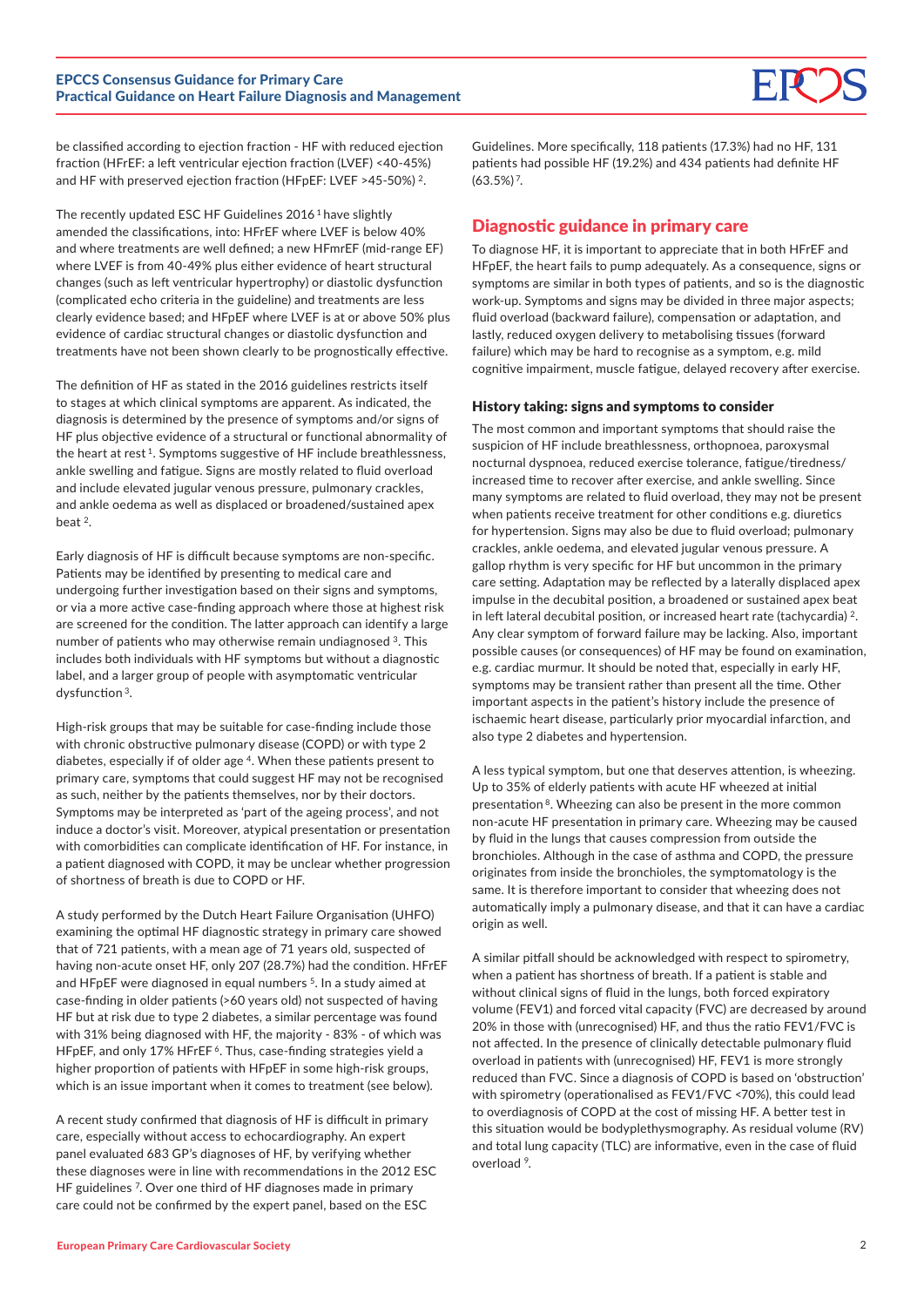

#### Additional tests: natriuretic peptides and imaging

When HF is suspected on the basis of signs and symptoms, additional diagnostic measurements are required to exclude HF or select those who need further testing. Echocardiography can either be performed right away, or based on the result of natriuretic peptide assays (see also figure  $1$ )<sup>1</sup>.

In primary care, low exclusionary cut-off values for natriuretic peptide levels are used. These are set so that the likelihood of HF is very low if values are below the cut-off point 10-16. Exclusionary cut-off values of less than 125 pg/mL for NT-proBNP and BNP less than 35 pg/mL in primary care are recommended in the ESC guidelines <sup>1</sup>, while the National Institute for Health and Care Excellence (NICE) in England recommends 400 pg/mL and 100 pg/mL, respectively. Using low cutoff points for non-acute patients suspected of HF is useful in light of the lower a priori chance of disease and most importantly, because of the milder severity of disease in patients presenting in primary care 10-16. Different negative and positive predictive values apply to more severe disease in the acute hospital setting, and higher cutoff values may be applied that still adequately exclude patients, but yielding much better positive predictive values. It should be noted that in the case of slow onset dyspnoea, other causes may underlie elevated



#### *Figure 1: Diagnostic algorithm for a diagnosis of heart failure of non-acute onset*

*BNP = B-type natriuretic peptide; CAD = coronary artery disease; HF = heart failure; MI = myocardial infarction; NT-proBNP = N-terminal pro-B type natriuretic peptide. aPatient reporting symptoms typical of HF.bNormal ventricular and atrial volumes and function. cConsider other causes of elevated natriuretic peptides. Reproduced from (1).* 

*With permission of Oxford University Press (UK) © European Society of Cardiology, www.escardio.org/* 

NT-proBNP levels, including age over 75 years, atrial fibrillation, renal impairment, left ventricular hypertrophy and severe COPD.

If a patient has natriuretic peptide levels above cut-off values, echocardiography is usually indicated as the next step of the diagnostic process. Open access echocardiography is still not available to most primary care physicians. This could be a useful means to bring diagnosis of HF to primary care. With echocardiography, HFrEF can be distinguished from HFpEF. In patients with HFpEF the LVEF is 'preserved', but there are abnormalities in parameters related to impaired relaxation and inadequate filling, which in turn are related to a different pumping impairment mainly effecting the 'suction' of the heart and not so much the contractility (a stiff, insufficiently relaxing left ventricle).

Other investigations, such as electrocardiogram (ECG), chest x-ray, spirometry and other blood tests than natriuretic peptides might also be considered in the diagnostic work-up of a patient with possible HF. ECGs are useful to detect possible causes, and consequences, of HF, such as atrial fibrillation. Chest X ray is not very helpful, unless in the case of clear fluid overload. In that situation, however, signs and symptoms generally already point in the same direction. Spirometry should only be performed in stable and euvolemic patients, to prevent overdiagnosis of COPD in patients with ankle oedema and pulmonary crackles. Blood tests can also be useful to rule out precipitating factors such as thyroid disease or anaemia, measure modifiable cardiovascular risk factors such as cholesterol and assess baseline liver and renal function prior to initiating treatment.

Overall, history taking and investigation of signs and symptoms is very important in primary care. Of additional tests, natriuretic peptides are most informative and valuable 5, 10-12. High-risk patients (e.g. type 2 diabetes, COPD) may benefit from case-finding. If these patients present with shortness of breath, measuring natriuretic peptide is a simple tool to identify possible cardiac origins. The suggested diagnostic algorithm is summarised in figure 1.

#### When to refer a patient

The decision to refer a patient will depend on the individual expertise of the GP and the organisation of the healthcare system. Most guidelines advocate an initial specialist assessment to make the formal diagnosis of HF. Once a definitive diagnosis is reached, specialists may initiate HF medication or this may be done by the GP. Consideration of device therapy is usually done at the specialist level based on parameters including ejection and widening of the QRS. Referral for rehabilitation may also be via specialist or GP teams.

#### Prevention

The 2013 European Society of Hypertension/ESC guidelines for the management of arterial hypertension 17 state that hypertension is the most important attributable risk factor for developing HF 18. Preventing HF is the largest benefit associated with blood pressurelowering drugs. This was seen in treatment with diuretics, betablockers, ACE inhibitors (ACEi) and angiotensin receptor blockers (ARBs) 19. The very elderly are no exception 20. Thus, adequately addressing high blood pressure in primary care is important to prevent development of HF. Optimal treatment of other cardiovascular risk factors such as hypercholesterolaemia and type 2 diabetes through pharmacological and lifestyle interventions is also important to prevent HF. Timely management of myocardial infarction to reduce muscle loss may also help to reduce the number of patients developing left ventricular dysfunction in the longer term.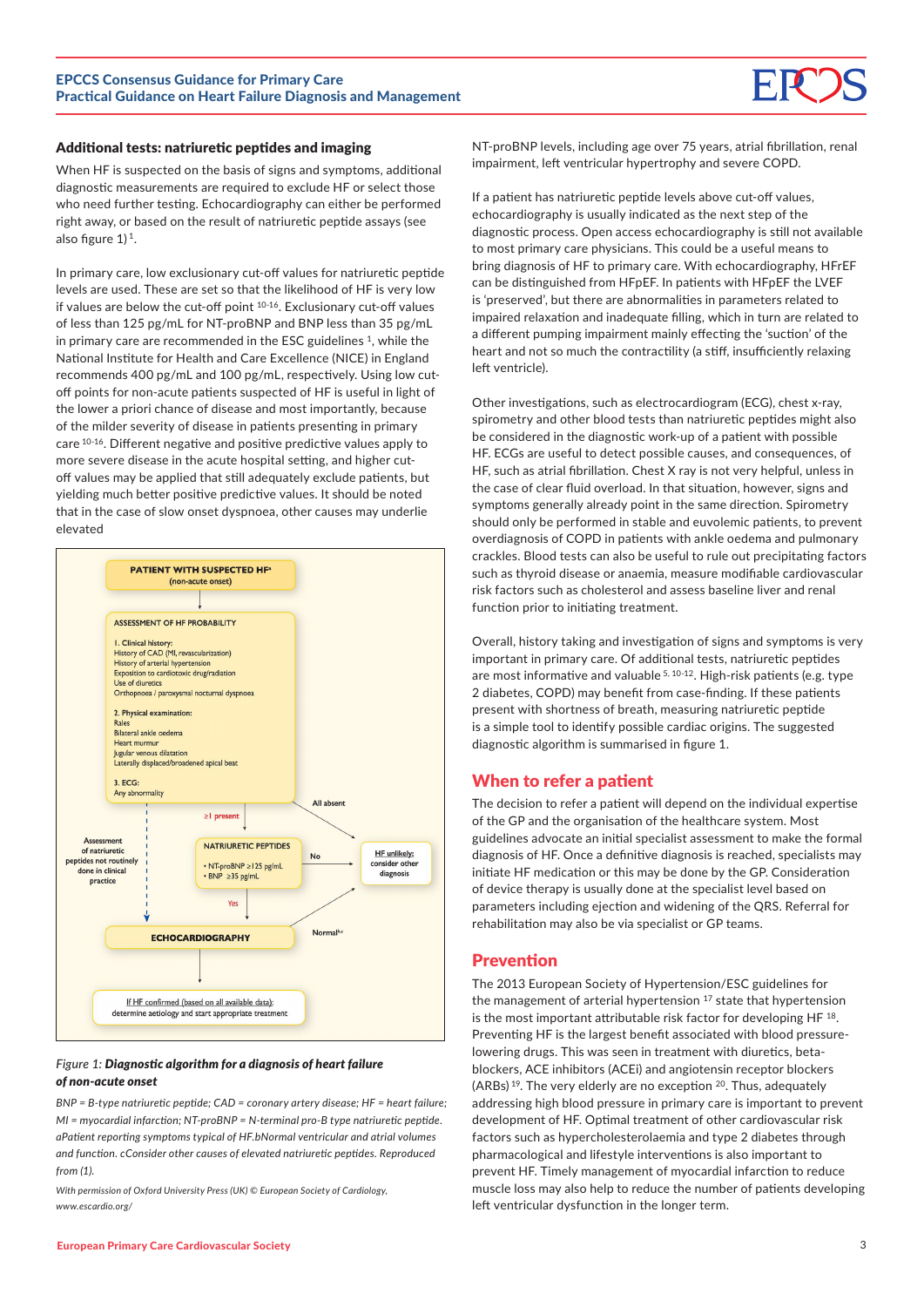#### Management and pharmacotherapy

The 2016 ESC guideline recommends both lifestyle interventions and pharmacological therapies (figure 2 shows a therapeutic algorithm proposed in the 2016 guidelines, for a patient with symptomatic HFrEF)<sup>2</sup>. The aim of pharmacological treatment is to relieve symptoms, improve prognosis and optimise quality of life 21. From a healthcare systems viewpoint, it is also important to manage costs, particularly by preventing hospital admissions where possible 22.



#### *Figure 2: Therapeutic algorithm for a patient with symptomatic heart failure with reduced ejection fraction.*

*Green indicates a class I recommendation according to ESC classification; yellow indicates a class IIa recommendation. ACEI = angiotensin-converting enzyme inhibitor; ARB = angiotensin receptor blocker; ARNI = angiotensin receptor neprilysin inhibitor; BNP = B-type natriuretic peptide; CRT = cardiac resynchronisation therapy; HF = heart failure; HFrEF = heart failure with reduced ejection fraction; H-ISDN = hydralazine and isosorbide dinitrate; HR = heart rate; ICD = implantable cardioverter defibrillator; LBBB = left bundle branch block; LVAD = left ventricular assist device; LVEF = left ventricular ejection fraction; MR = mineralocorticoid receptor; NT-proBNP = N-terminal pro-B type natriuretic peptide; NYHA = New York Heart Association; OMT = optimal medical therapy; VF = ventricular fibrillation; VT = ventricular tachycardia. aSymptomatic = NYHA Class II-IV. bHFrEF = LVEF <40%. cIf ACE inhibitor not tolerated/contra-indicated, use ARB. dIf MR antagonist not tolerated/contra-indicated, use ARB. eWith a hospital admission for HF within the last 6 months or with elevated natriuretic peptides (BNP > 250 pg/ml or NTproBNP > 500 pg/ml in men and 750 pg/ml in women). fWith an elevated plasma natriuretic peptide level (BNP ≥ 150 pg/mL or plasma NT-proBNP ≥ 600 pg/mL, or if HF hospitalisation within recent 12 months plasma BNP ≥ 100 pg/mL or plasma NTproBNP ≥ 400 pg/mL). gIn doses equivalent to enalapril 10 mg b.i.d. hWith a hospital admission for HF within the previous year. iCRT is recommended if QRS ≥ 130 msec and LBBB (in sinus rhythm). jCRT should/may be considered if QRS ≥ 130 msec with non-LBBB (in a sinus rhythm) or for patients in AF provided a strategy to ensure biventricular capture in place (individualised decision). Reproduced from (1).* 

*With permission of Oxford University Press (UK) © European Society of Cardiology, www.escardio.org/*

#### General management of heart failure

It is vital that patients with HF understand their condition and are actively involved in management decisions. It is also important to encourage aspects of self-care. Lifestyle interventions can improve patients' quality of life and prevent exacerbations. Patients should be made aware of the role salt and encouraged to avoid overuse, the importance of ensuring adequate hydration and a healthy diet, and the regular of exercise to increase functional capacity. For patients with more advanced HF, interventions such as daily weights and fluid restriction may be required and should be carried out under close supervision. Patients with HF benefit from formalised rehabilitation programmes which combine exercise with lifestyle and educational components as well as psychological support. Pharmacological therapies are the mainstay of treatment and considered below. For a proportion of patients with HFrEF device therapies such as cardiac resynchronisation therapy in patients with ejection fraction less than 35% and QRS duration >130ms might also improve cardiac function.

#### A few words on diuretics

It has not been definitely established whether diuretics give a long term prognostic benefit but are essential to relieve symptoms, particularly in acute situations. Diuretics are the only drugs that can adequately remove fluid from the body in those overfilled. Generally, physicians act on both aspects: diuretics for immediate relieve of symptoms, irrespective of whether it is HFrEF, HFmrEF, or HFpEF. In those with HFmrEF or HFpEF there are no drugs with proven prognostic benefit, so treatment strategies are symptom focused and include titrating diuretics to the fluid status of the patient, adequate blood pressure control, and control of heart rate in atrial fibrillation. In those with HFrEF, up-titration of ACEi (or ARB when ACEi not tolerated; dry cough in up to 5% of cases) and beta-blockers should follow. Additionally, mineralocorticoid receptor antagonists (MRAs) are also beneficial in patients with more severe HF who remain symptomatic. At the end of the up-titration process a reduction in diuretics may be possible. If after this combination of therapies, patients still have symptoms, or have an LVEF <35% and a broad QRS complex on the ECG, and/or a LVEF<30%, further management should be done by the cardiologist (such as the fitting of a cardiac synchronisation devices).

Managing patients with HF requires careful monitoring and prescribing. In particular, balancing the use of (loop) diuretics and their adverse effect on kidney function can be challenging. To help safely manage these patients, prerenal dysfunction should be distinguished from postrenal dysfunction. In prerenal dysfunction, the patient is dehydrated, due to the use of too high a dosage of diuretics, which causes the blood pressure in the kidney to be too low to filtrate. In postrenal dysfunction, on the other hand, there is too much fluid (venous congestion) and consequently too much venous pressure on the kidney. Both situations lead to decreased kidney function. Practically, this means that patients who are overloaded should receive diuretics and this can have a beneficial effect on kidney function. Glomerular filtration rate (GFR) might even increase as a result. Caution is needed where the patient is already on diuretic treatment - giving too high a dose can lead to further deterioration in renal function. Urea and GFR can then be monitored to see if the dose of diuretics needs to be lowered.

#### Acute heart failure

When a patient presents with acute pulmonary oedema and acute shortness of breath, most primary care physicians will send the patient immediately to the hospital. In a case of suspected acute HF (AHF), the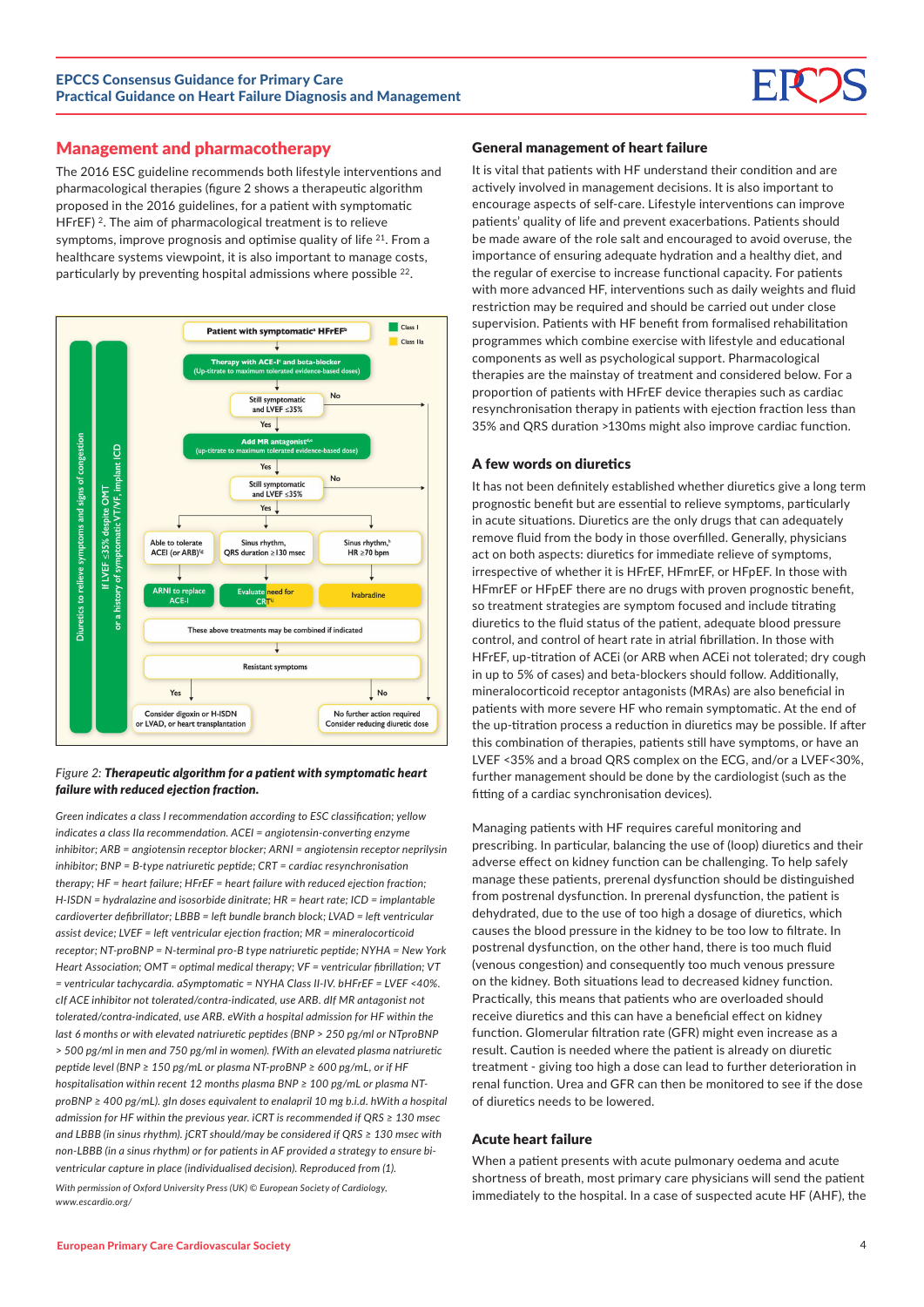

following steps can be considered by the primary care physician before the ambulance arrives but only if they have the equipment, expertise and feel confident to do so<sup>2</sup>:

- furosemide 40 mg intravenously (iv), and those already on a loop diuretic even higher dosage, while calling the ambulance and the cardiologist (note that furosemide needs about 20 minutes to work)
- when oxygen saturation <92%: give 2 l/min oxygen, this can be vital for immediate survival, but should be provided to long (minutes, not hours), and stopped when saturation is >92%
- when severe dyspnoea/agitation: 5 mg morphine slowly iv
- when systolic blood pressure > 110 mmHg: nitroglycerine sublingual

#### Chronic HFrEF

The ESC guidelines on heart failure 2016 recommend a treatment algorithm for chronic HFrEF patients<sup>2</sup>. As already mentioned, almost all HFrEF patients will need diuretics, to relieve symptoms and signs of congestion. Diuretic use may be temporarily discontinued or reduced when the patient receives other medication, but eventually the majority of patients need to continue taking diuretics. Other treatment generally starts with an ACEi (if not tolerated ARB), after which a betablocker can be added. If symptoms persist (class II-IV based on the New York Heart Association (NYHA) functional classification), a MRA such as spironolactone or eplerenone can also be added.

If symptoms (NYHA class II-IV) still persist despite the use of these three drugs plus diuretics, some patients may benefit from ivabradine, if they are in sinus rhythm, LVEF<35% and their heart rate is >70 beats/min 23.

#### Chronic HFpEF

Little evidence-based therapy is available for patients with HFpEF. Adequate titration of diuretics can give important symptom relieve. Elevated blood pressure should also be managed well. Drugs that yield good results in HFrEF, have not shown clear benefits in HFpEF (ACEi in PEP-CHF, ARB in I-PRESERVE, MRA in ALDO-DHF/ TOPCAT 24, ARNI in PARAMOUNT). More specifically, the TOPCAT trial compared the MRA spironolactone with placebo. Overall, it did not reduce the incidence of the primary endpoint (HR: 0.89, 95%CI: 0.77-1.04, P=0.138), but it did lower the incidence of first and total number of HF hospitalisations. Also, an interaction by inclusion stratum and region was seen, with no favourable effects in Russia/ Georgia (HR: 1,10, 95%CI: 0.79-1.51), but a favourable profile in the United States, Argentina and Brazil (HR: 0.82, 95%CI: 0.69-0.98) were most included patients had elevated natriuretic peptide levels at inclusion 25. Thus, TOPCAT does not give conclusive evidence on the use of spironolactone in HFpEF, but it may hint at a benefit for these patients with elevated natriuretic peptide levels.

#### Novel treatment options

A new treatment strategy has been developed and tested recently. The so-called ARNI (angiotensin receptor neprilysin inhibitor) exerts dual action; it consists of an ARB (valsartan) and a neprilysin inhibitor. It acts to reduce sympathetic tone, aldosterone levels and sodium retention, through inhibition of the overactive renin angiotensin system while simultaneously potentiating protective vasoactive neuropeptides.

The first ARNI being developed is sacubitril-valsartan (formerly known as LCZ696), which was evaluated in the PARADIGM-HF

trial, in comparison to enalapril 10 mg b.d. 25. After 27 months of follow-up, the trial was stopped early due to positive interim results. In symptomatic patients with HFrEF (LVEF<40%, BNP>150 pg/mL, mean age 63.8 years) who were treated with ACEi or ARB, and other background HF therapy such as betablockers and MRAs, the absolute risk of the composite of cardiovascular mortality and hospitalisation for HF was reduced by 4.7% (21.8% vs. 26.5%, relative risk reduction [RRR]: 20%) with sacubitril-valsartan vs. enalapril in HFrEF patients on optimal HF background therapy. All-cause mortality was 17.0% with the ARNI as compared with 19.8% with enalapril, yielding a hazard ratio of 0.84 (95%CI: 0.72-1.31, P<0.001), and a number needed to treat of  $32^{25}$ 

It should be noted that relative to primary care practice, included patients were relatively young, and 21% were female. Moreover, as a consequence of a run-in phase in the trial design, only patients who could tolerate ACEi and ARB were enrolled. Indeed, not many adverse effects were reported.

Data from the PARAMOUNT trial comparing sacubitril-valsartan with valsartan in HFpEF, showed that ARNI reduced NT-proBNP levels, left atrial volume index and increased the eGFR, more so than with valsartan alone, independent of its systolic blood pressure-lowering effect <sup>26</sup>. The potential benefit of an ARNI in HFpEF is investigated further in the ongoing PARAGON trial.

The position of sacubitril-valsartan in primary care needs to established in ongoing discussions. It may not be prescribed by GPs in the next years, but this may change in the future.

### Heart failure and comorbidities

GPs have a particularly important role in overseeing the overall health status of patients. They are the ones most aware of comorbid conditions. Treating comorbidities may improve HF symptoms. It should be noted, however, that effects of improving symptoms vs. improving prognosis may need to be carefully balanced. For instance, the SERVE-HF trial showed that addressing central sleep apnoea which is very common in HFrEF with mask ventilation improved symptoms, while prognosis was reduced <sup>27</sup>. Importantly, cardioselective betablockers may be prescribed in patients with comorbid COPD, and in those with comorbid type 2 diabetes metformin is the preferred drug. Very recently, the EMPA-REG OUTCOME showed that empagliflozin (an inhibitor of sodium glucose cotransporter (SGLT-2) in the kidney) added to metformin for glucose lowering had beneficial prognostic cardiovascular effects (CV mortality, non-fatal myocardial infarction, and non-fatal stroke) compared to placebo in patients with diabetes and cardiovascular disease 28. Subgroup analysis has suggested the benefit was consistent for patients with and without HF 29.

### Organisation of care

Various examples of cooperative care have been developed across Europe. Often patients with HFrEF are managed in the hospital outpatient clinic for 3-6 months after diagnosis, to titrate medication to optimal doses. Hospital and community-based HF nurses can play an invaluable role in management and education of patients.

Although current guidelines recommend outpatient follow-up in specialised HF clinics, the optimal duration of these programmes has not been established, nor whether all or only high-risk patients would benefit. The randomised Danish Northstar trial compared extended follow-up of stable patients on optimal medical therapy in the HF clinic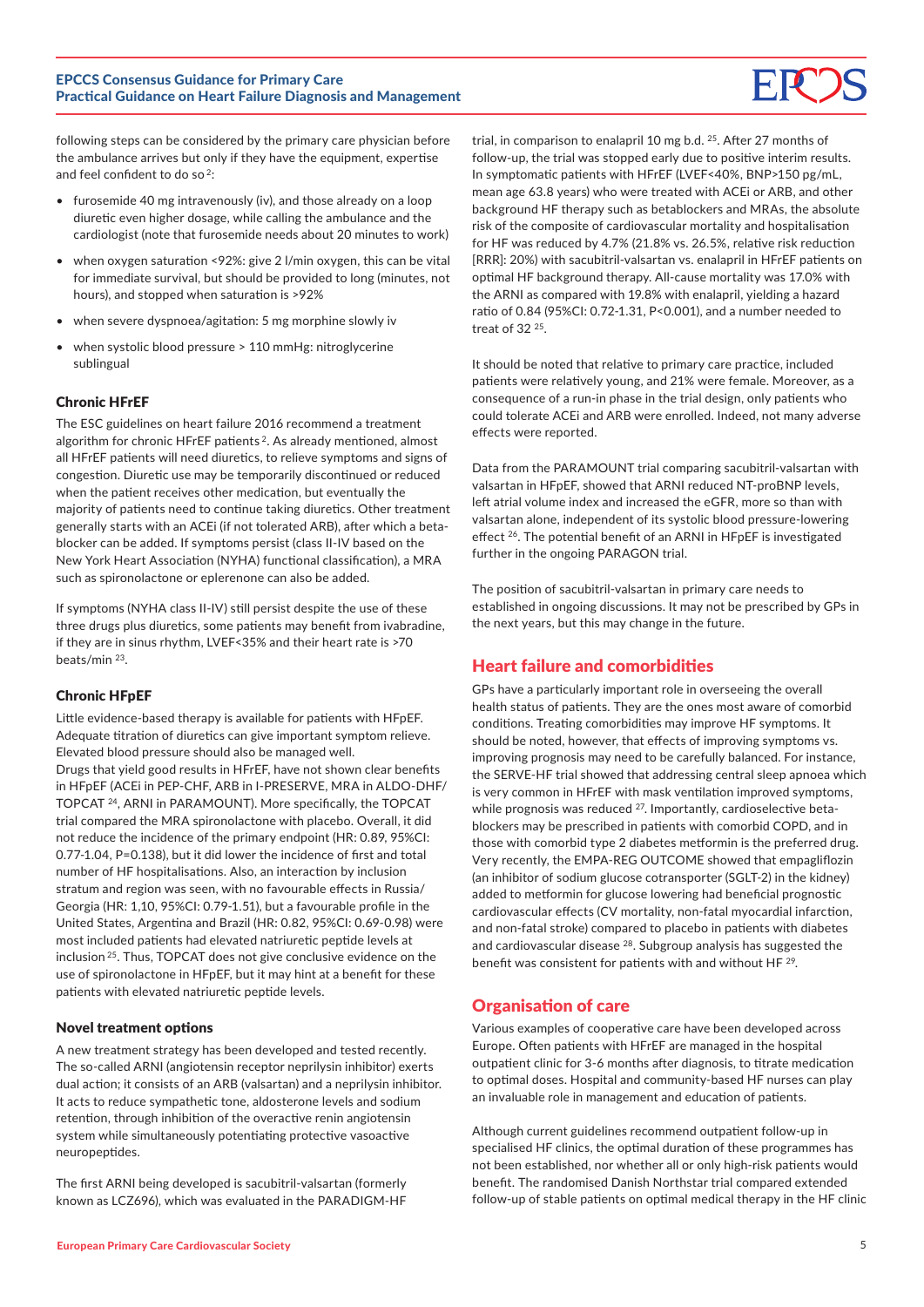

The Dutch COACH-2 study also found no difference between follow-up in primary care vs. in a HF clinic in number of deaths and cardiovascular hospital admissions. Guideline adherence was assessed by the Guideline Adherence Indicator (GAI-3) as well as patient adherence (Medication Possession Ratio [MPR]), and no differences were observed after 12 months <sup>31</sup>. Both studies conclude that HFrEF patients can be referred back to primary care after initial management in hospital. The COACH-2 study group points out that, given the complexity of the HF syndrome and its comorbidities, close collaboration between health care providers is crucial in order to provide optimal, integrated care.

# The role of the GP in end of life care

Special attention should be dedicated to the last phase of life of HF patients. In a Dutch study, most elderly patients (mean age 82.3 years) did not often visit the cardiology outpatient clinic (0.4 times) in their last year of life, which makes the home visits (12.1 visits in last year) by the GP more important <sup>32</sup>. Of note, in the Netherlands, most (55.9%) HF patients passed away at home or in a home for the elderly. Among those who died in hospital (32.6%), only a small part died on the cardiology ward (5.8% of total). Thus, most patients die with, not of HF. Causes of death in this study were sudden death (28%), progressive HF (23%), cancer (20%) or other (29%) 32.

It is important to realise that there is tremendous individual variation in the disease trajectory of HF. One cannot know when the palliative phase starts; patients generally do not follow a gradual downward path. Some feel and function quite well and die suddenly, while other may follow an upward path after a period of poor quality of life. Diverse and multiple comorbidities further complicate the disease trajectory, warranting regular monitoring. Thus, the GP plays a crucial role and should lead the end of life care of patients with HF.

# Recommendations for further research

This document provides a summary of the key issues in diagnosis and management of patients with HF but there are gaps in the evidence base for primary care which require further research.

- HF is a prevalent condition in primary care but what is the best strategy for case finding? Which groups should be targeted and should there be a standardised approach across Europe?
- Can clinical decision rules help to identify patients most likely to have HF who would benefit from further investigation?
- What is the optimal cut-off point to use for natriuretic peptide testing?
- Currently there are large differences in guideline recommendations across Europe. Where do ESC and national guidelines vary, and where do they overlap?
- When to classify as HFrEF different cut-offs are used in studies (earlier studies: 35%, then trials 40%, and epidemiological studies 45%) so what threshold should be used?
- In the treatment of HFrEF, what is the role of primary care in providing novel therapies such as ivabradine and ARNIs?
- Is there a treatment for HFpEF which has prognostic benefit?
- What is the best way to provide integrated care for HF patients? How can the organisation of care be improved?
- How can patients with HF who are reaching the end of their lives be identified more effectively and managed appropriately within primary care?

#### References

- 1. Ponikowski P, Voors AA, Anker SD, et al. 2016 ESC Guidelines for the diagnosis and treatment of acute and chronic heart failure: The Task Force for the diagnosis and treatment of acute and chronic heart failure of the European Society of Cardiology (ESC)Developed with the special contribution of the Heart Failure Association (HFA) of the ESC. Eur Heart J. 2016.
- 2. McMurray JJ, Adamopoulos S, Anker SD, et al. ESC guidelines for the diagnosis and treatment of acute and chronic heart failure 2012: The Task Force for the Diagnosis and Treatment of Acute and Chronic Heart Failure 2012 of the European Society of Cardiology. Developed in collaboration with the Heart Failure Association (HFA) of the ESC. Eur J Heart Fail. 2012;14(8):803-69.
- 3. Hoes AW, Mosterd A, Grobbee DE. An epidemic of heart failure? Recent evidence from Europe. Eur Heart J. 1998;19 Suppl L:L2-9.
- 4. Rutten FH, Cramer MJ, Grobbee DE, et al. Unrecognized heart failure in elderly patients with stable chronic obstructive pulmonary disease. Eur Heart J. 2005;26(18):1887-94.
- 5. Kelder JC, Cramer MJ, van Wijngaarden J, et al. The diagnostic value of physical examination and additional testing in primary care patients with suspected heart failure. Circulation. 2011;124(25):2865-73.
- 6. Boonman-de Winter LJ, Rutten FH, Cramer MJ, et al. High prevalence of previously unknown heart failure and left ventricular dysfunction in patients with type 2 diabetes. Diabetologia. 2012;55(8):2154-62.
- 7. Valk MJ, Mosterd A, Broekhuizen BD, et al. Overdiagnosis of heart failure in primary care: a cross-sectional study. Br J Gen Pract. 2016.
- 8. Jorge S, Becquemin MH, Delerme S, et al. Cardiac asthma in elderly patients: incidence, clinical presentation and outcome. BMC Cardiovasc Disord. 2007;7:16.
- 9. Guder G, Rutten FH, Brenner S, et al. The impact of heart failure on the classification of COPD severity. J Card Fail. 2012;18(8):637-44.
- 10. Kelder JC, Cowie MR, McDonagh TA, et al. Quantifying the added value of BNP in suspected heart failure in general practice: an individual patient data meta-analysis. Heart. 2011;97(12):959-63.
- 11. Zaphiriou A, Robb S, Murray-Thomas T, et al. The diagnostic accuracy of plasma BNP and NTproBNP in patients referred from primary care with suspected heart failure: results of the UK natriuretic peptide study. Eur J Heart Fail. 2005;7(4):537-41.
- 12. Cowie MR, Jourdain P, Maisel A, et al. Clinical applications of B-type natriuretic peptide (BNP) testing. Eur Heart J. 2003;24(19):1710-8.
- 13. Yamamoto K, Burnett JC, Jr., Jougasaki M, et al. Superiority of brain natriuretic peptide as a hormonal marker of ventricular systolic and diastolic dysfunction and ventricular hypertrophy. Hypertension. 1996;28(6):988-94.
- 14. Fuat A, Murphy JJ, Hungin AP, et al. The diagnostic accuracy and utility of a B-type natriuretic peptide test in a community population of patients with suspected heart failure. Br J Gen Pract. 2006;56(526):327-33.
- 15. Nielsen LS, Svanegaard J, Klitgaard NA, et al. N-terminal pro-brain natriuretic peptide for discriminating between cardiac and non-cardiac dyspnoea. Eur J Heart Fail. 2004;6(1):63-70.
- 16. Gustafsson F, Steensgaard-Hansen F, Badskjaer J, et al. Diagnostic and prognostic performance of N-terminal ProBNP in primary care patients with suspected heart failure. J Card Fail. 2005;11(5 Suppl):S15-20.
- 17. Mancia G, Fagard R, Narkiewicz K, et al. 2013 ESH/ESC guidelines for the management of arterial hypertension: the Task Force for the Management of Arterial Hypertension of the European Society of Hypertension (ESH) and of the European Society of Cardiology (ESC). Eur Heart J. 2013;34(28):2159-219.
- 18. Tocci G, Sciarretta S, Volpe M. Development of heart failure in recent hypertension trials. J Hypertens. 2008;26(7):1477-86.
- 19. Turnbull F, Blood Pressure Lowering Treatment Trialists C. Effects of different blood-pressurelowering regimens on major cardiovascular events: results of prospectively-designed overviews of randomised trials. Lancet. 2003;362(9395):1527-35.